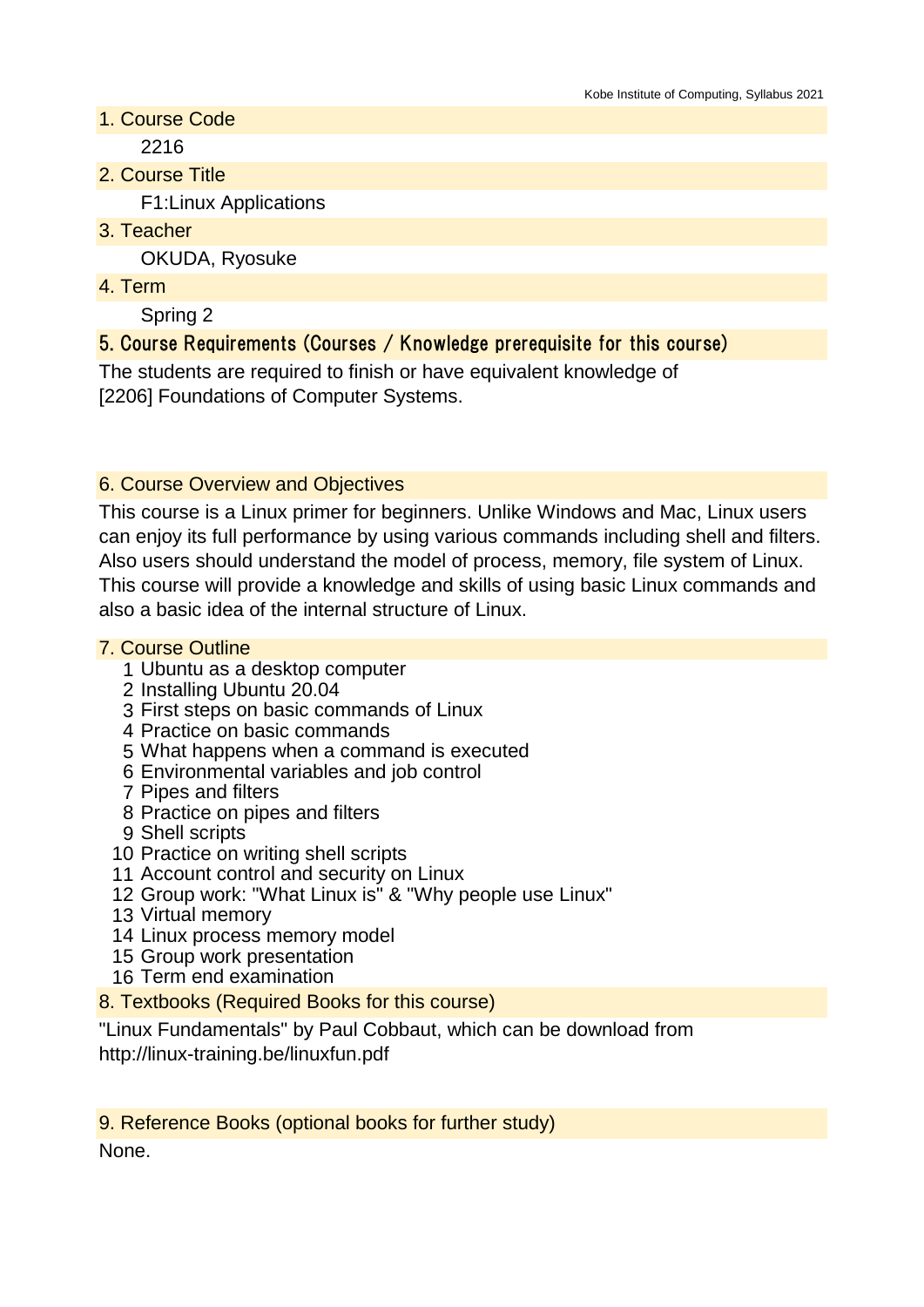10. Course Goals (Attainment Targets)

- (1) To be able to use basic commands of Linux
- (2) To understand the structure of Linux
- (3) To be able to make shell scripts
- (4) To understand what Linux is
- (5)
- (6)
- $(7)$
- (8)

11. Correspondence relationship between Educational goals and Course goals

| Educational goals of the school | <b>Course Goals</b>                                                          |                            |                       |
|---------------------------------|------------------------------------------------------------------------------|----------------------------|-----------------------|
| High level ICT                  | <b>Basic academic skills</b>                                                 |                            |                       |
| skills                          | Specialized knowledge and literacy                                           | (2), (3)                   |                       |
| Human skill<br>(Tankyu skill)   | Ability to continually improve own strengths                                 |                            |                       |
|                                 | Ability to discover and Problem setting<br>resolve the problem<br>in society |                            |                       |
|                                 |                                                                              | <b>Hypothesis planning</b> |                       |
|                                 |                                                                              | <b>Hypothesis testing</b>  |                       |
|                                 |                                                                              | <b>Practice</b>            |                       |
|                                 | Fundamental                                                                  | Ability to step forward    |                       |
|                                 | Competencies for                                                             | Ability to think through   | $^{\prime}4^{\prime}$ |
|                                 | <b>Working Persons</b>                                                       | Ability to work in a team  | $^{\prime}$ 4)        |
| <b>Professional ethics</b>      |                                                                              |                            |                       |

#### 12. Evaluation

| <b>Goals</b>                   | Evaluation method & point allocation                             |      |                |                 |                           |       |
|--------------------------------|------------------------------------------------------------------|------|----------------|-----------------|---------------------------|-------|
|                                | examination                                                      | Quiz | <b>Reports</b> |                 | Presentation Deliverables | Other |
|                                |                                                                  |      |                |                 |                           |       |
| $\mathbf 2$                    |                                                                  |      |                |                 |                           |       |
| $\overline{3}$                 |                                                                  |      |                |                 |                           |       |
| $\overline{4}$                 |                                                                  |      |                | $\Box$          |                           |       |
| 5                              |                                                                  |      |                |                 |                           |       |
| $6^{\circ}$                    |                                                                  |      |                |                 |                           |       |
|                                |                                                                  |      |                |                 |                           |       |
| (8)                            |                                                                  |      |                |                 |                           |       |
| <b>Allocation</b>              | $\overline{30}$                                                  |      | 50             | $\overline{20}$ |                           |       |
| <b>13. Evaluation Criteria</b> |                                                                  |      |                |                 |                           |       |
| Examination                    | A correct understanding of the Linux basic commands and          |      |                |                 |                           |       |
|                                | concepts described in the class.                                 |      |                |                 |                           |       |
|                                |                                                                  |      |                |                 |                           |       |
| Quiz                           |                                                                  |      |                |                 |                           |       |
|                                |                                                                  |      |                |                 |                           |       |
|                                |                                                                  |      |                |                 |                           |       |
| <b>Reports</b>                 | A correct understanding of Linux security mechanisms. Be able to |      |                |                 |                           |       |
|                                | combine commands to achieve complex processing.                  |      |                |                 |                           |       |
|                                |                                                                  |      |                |                 |                           |       |
|                                |                                                                  |      |                |                 |                           |       |
| Presentation                   | Essential ideas of Linux and why people use Linux must be        |      |                |                 |                           |       |
|                                | explained.                                                       |      |                |                 |                           |       |
|                                |                                                                  |      |                |                 |                           |       |
|                                |                                                                  |      |                |                 |                           |       |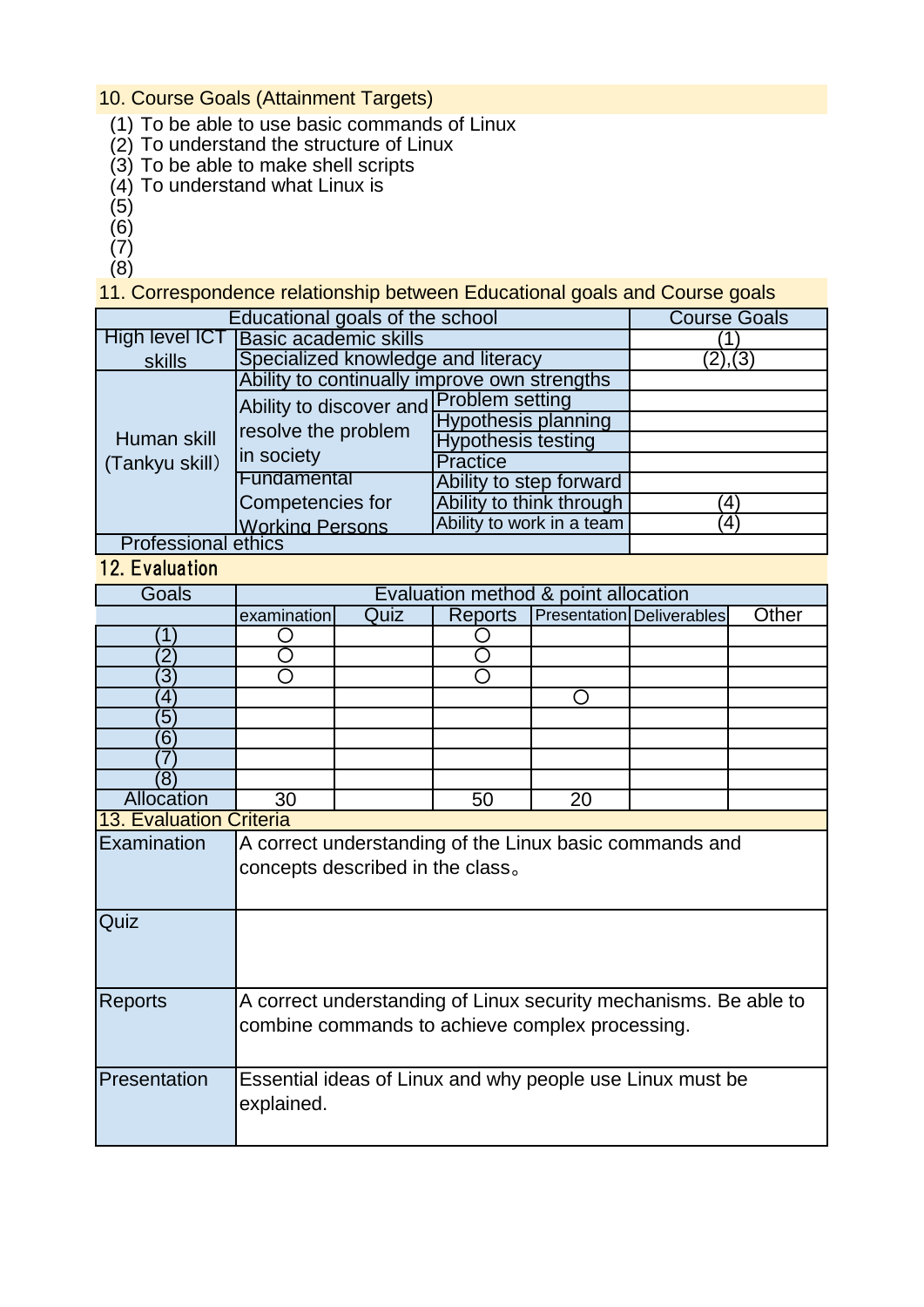|                     | <b>Deliverables</b>                                                 |                                                                                                         |                  |  |
|---------------------|---------------------------------------------------------------------|---------------------------------------------------------------------------------------------------------|------------------|--|
| Other               |                                                                     |                                                                                                         |                  |  |
| 14. Active Learning |                                                                     |                                                                                                         |                  |  |
|                     |                                                                     | Hourly percentage of active learning within the whole class time                                        | 10%              |  |
|                     |                                                                     | Active learning such as problem solving assignment using the<br>knowledge and skills acquired in class. | <b>Sometimes</b> |  |
|                     | Sometimes<br>2 Active learning such as group works and discussions. |                                                                                                         |                  |  |
|                     | 3 Outcome presentations and feedbacks.                              |                                                                                                         | Sometimes        |  |
|                     | conducted.                                                          | 4 Students actively make decisions on how the class should be                                           | Not at all       |  |
| 15. Notes           |                                                                     |                                                                                                         |                  |  |

# 16. Course plan

(Notice) This plan is tentative and might be changed at the time of delivery

Lesson 1 and 2: Introduction to Linux

Lecture 90 min + Exercise 90 min

"Ubuntu" is a popular distribution of Linux. Each student will install Ubuntu 20.04 to students' PC and learn basic operation using GUI.

1) History of Linux

2) Getting familiar with GNOME UI

Lesson 3 and 4: First steps on basic commands of Linux

Lecture 90 min + Exercise 90 min

Apart from the graphical tools of Ubuntu, students will learn basic commands using the command line interface.

- 1) Working with directories
- 2) Working with files
- 3) The structure of directories
- 4) Users and groups
- 5) File permissions
- 6) Editor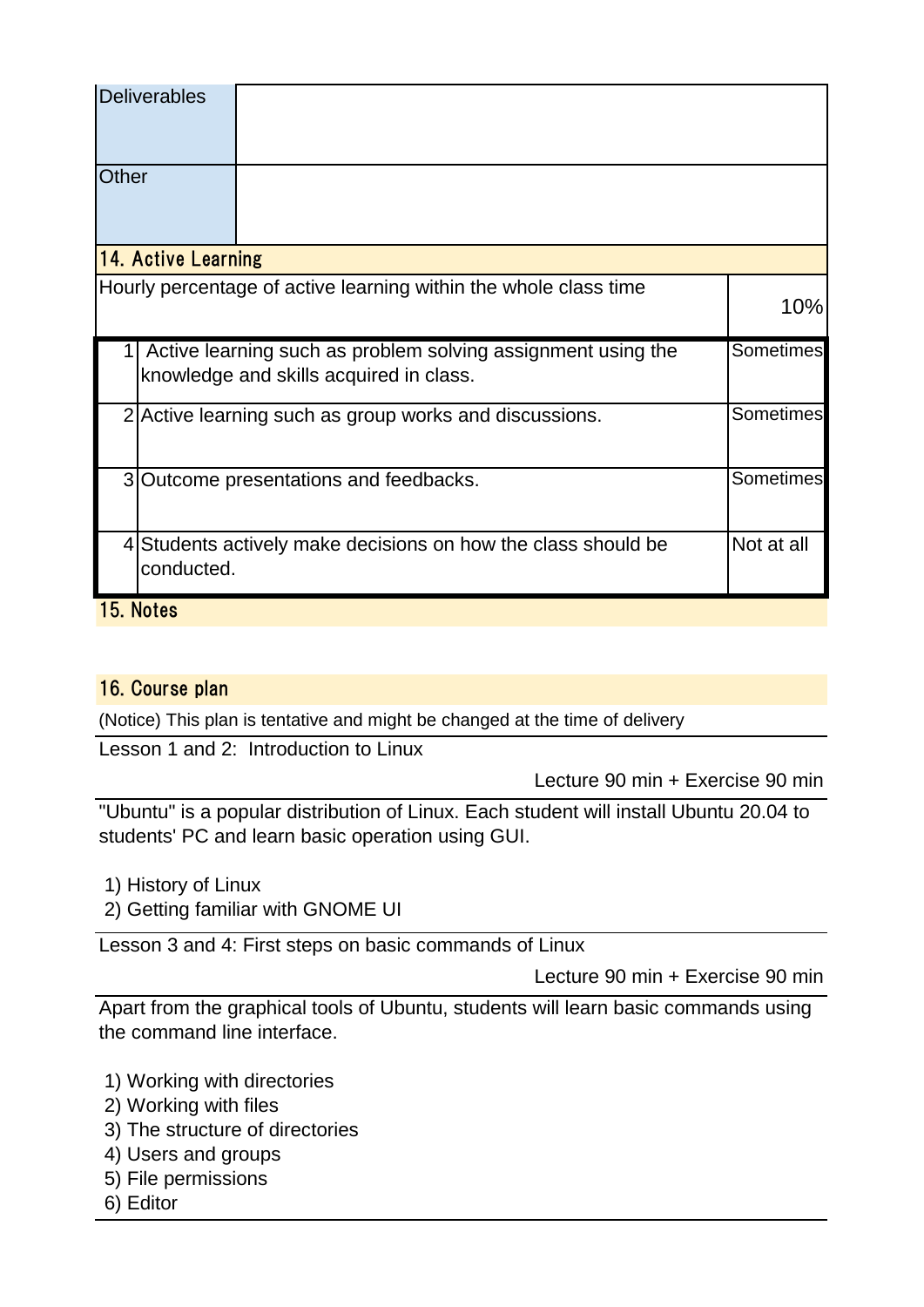Lesson 5 and 6: What happens when a command is executed

Lecture 90 min + Exercise 90 min

The Linux command line interface, shell, executes various tasks after an user enter a command before the command is executed. Understanding the behaviors is the basic of shell scripting.

- 1) Commands and arguments
- 2) Expansion
- 3) Shell variables
- 4) Control operators
- 5) Shell history

Lesson 7 and 8: Pipes and filters Lecture 90 min + Exercise 90

min Most of the Linux commands are designed to work with other commands. Combining multiple commands enables more powerful data processing. Students will learn how to combine commands.

- 1) Pipes and I/O redirection
- 2) Simple Filters

| Lesson 9 and 10 : Shell scripts | Lecture 90 min + Exercise 90 min |
|---------------------------------|----------------------------------|
|---------------------------------|----------------------------------|

Shell script is one of most powerful features of Linux. It is a kind of programming language which enables users to automate complicated tasks. Students will learn basics of shell script.

- 1) "[" command
- 2) Conditional execution
- 3) Loops
- 4) Shell functions

Lesson 11: Account and security **Lecture 12: Account and security Lecture 90 min** 

Managing user accounts and file security is the basic of Linux system management. Students will learn the basic idea and commands for managing them.

1) Changing default permission and group owner

- 2) ACL (Access Control List)
- 3) POSIX capabilities
- 4) MAC (Mandatory Access Control)